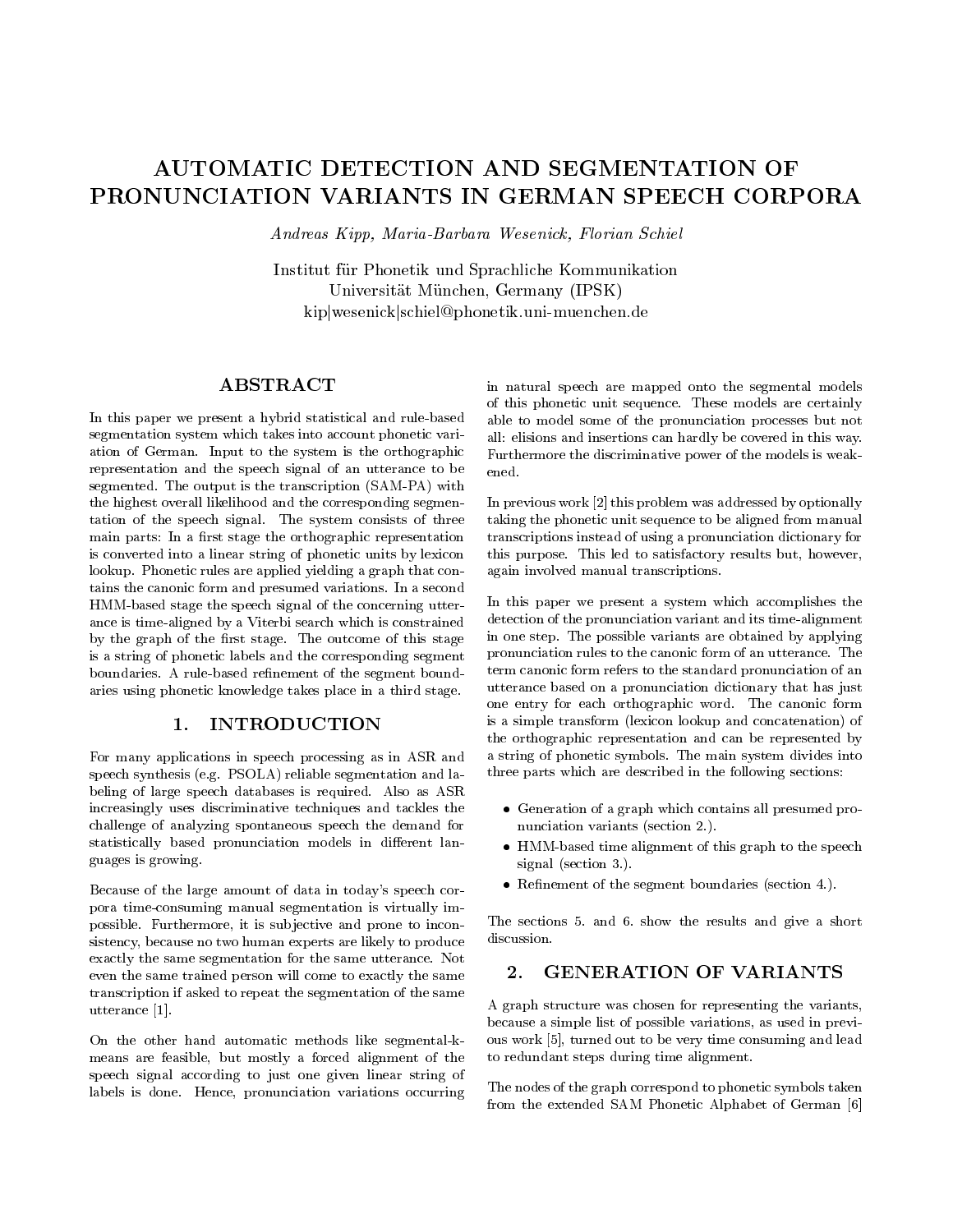and the edges to possible transitions which may have a probability associated with them. By choosing a path from the initial node of the graph to the terminal node a number of symbols are visited subsequently. These symbols make up a string of phonemes i.e. a possible pronunciation variant (or the canonic form) of an utterance. The following subsections describe what the rules look like and how they are applied to the canonic form to obtain the graph.

#### **2.1.1. Set of Pronunciation Rules**  $2.1.$

The generation of the graph is based on a set of pronunciation rules. The rules were selected by analyzing manual transcriptions and extrapolating the results, with the aim that pronunciation processes well known from literature (e.g [3]) are also covered. Currently, the rule set consists of approx. 1500 rules. For details refer to [7].

A rule  $r_i$ ,  $i = 0 \ldots N-1$  from the corpus consists of a symbol string on the left-hand side  $\mathbf{a_i} = \langle a_i(0), \ldots, a_i(K_i - 1) \rangle$  that has to match a substring of the canonic form and a symbol string on the right-hand side  $\mathbf{b_i} = \langle a_i(0), \ldots, a_i(L_i-1) \rangle$  which represents the variation described by that rule.  $a_i(k)$  and  $b_i(l), k = 0 \ldots K_i, l = 0 \ldots L_i$  are phonetic symbols from the extended SAM-PA of German.

### 2.2. Application of the Rules

As a first step the canonic form of an utterance is represented as a graph with just one path from the initial to the terminal node. Along this path a start symbol followed by the phonetic symbols of the canonic form and finally an endcanonic form graph  $G^{(0)}$ . Every node in this graph has just one successor (except for the terminal node).

In order to get the minimum number of nodes and edges that have to be added to  $G^{(0)}$  for each rule two additional quantities  $n_i$  and  $m_i$  are calculated for each rule, where  $n_i$ is the number of symbols that are identical at the beginning of  $\mathbf{a_i}$  and  $\mathbf{b_i}$  with  $a_i(k) = b_i(k)$ ,  $k = 0 \dots n_i - 1$ . Similarly  $m_i$ is the number of identical symbols at the end of  $a_i$  and  $b_i$ with  $a_i(K_i - k) = b_i(L_i - k), k = 1 \dots m_i$ . For these identical symbols no nodes have to be inserted.

Next, all rules are applied subsequently to  $G^{(0)}$  according to the algorithm described in Table 1. Note that rules are applied only to the canonic form graph  $G^{(0)}$ . In this way all presumed variations are covered in the graph without redundant nodes and edges. All hypotheses contained in the graph are judged to have an equal a priori probability. The edges get scored with transition probabilities to fulfill this presumption.

Figure 1 shows the graph of a single word. The initial and terminal nodes are marked with the symbols " $\lt$ " and " $>$ " respectively. Graphs of larger utterances may contain a huge number of hypotheses (up to 2<sup>--</sup> for a utterance of the

if the graph  $G^{\vee\vee}$  contains a node sequence  $\mathbf{n}_{\mathbf{a}}$  which  $|$ emits ai then

if and  $\alpha$  is a contract of  $\alpha$  or  $\alpha$  . In the neutrality of  $\alpha$  is a contract of  $\alpha$ 

if  $\alpha$  is  $\alpha$  or  $\alpha$  then  $\alpha$ 

add a node sequence  $n_b$  of length  $L_i - n_i - m_i$  emitting the symbols  $b_i(l), l = n_i \dots L_i - m_i - 1;$ 

mark first node of  $n_b$  as start node  $N_{start}$  and last node of  $n_b$  as end node  $N_{end}$  of alternative path else market the node of nagion and  $\alpha$  and  $\alpha$  are  $\alpha$ 

 $N_{start}$  and the node emitting  $a_i(L_i - m_i)$  as  $N_{end}$ (if either  $n_i = 0$  or  $m_i = 0$   $N_{start}$  or  $N_{end}$  are undefined and not required in later processing) endif

add a transition from the node of  $n_a$  emitting  $a_i(n_i-1)$  to  $N_{start}$ 

else keep in memory that transitions from all predecessors of the first node of  $n_a$  to  $N_{start}$  have to be inserted (pending transitions)

endif

if  $\cdots$  ,  $\cdots$  0 then if  $\cdots$ 

add a transition from  $N_{end}$  to the node of  $n_a$  node emitting  $a_i(L_i - m_i)$ 

else keep in memory that transitions from Negative to the Negative all successors of the last node of  $n_a$  have to be inserted (pending transitions)

endifendif

end for

repeat

add pending transitions from inserted nodes to successors of nodes in  $G^{(0)}$  (This may increase the number of predecessors of other nodes in  $G^{(0)}$  and introduce new pending transitions);

add pending transitions from predecessor nodes in  $G^{(0)}$ to inserted nodes (This may increase the number of predecessors of other nodes in  $G^{(0)}$  and introduce new pending transitions);

Table 1: Algorithm for the application of pronunciation of pronunciation of the application of the application of the contraction of the contraction of the contraction of the contraction of the contraction of the contracti rules

10s length).

#### 3. HMM-BASED ALIGNMENT 3.

In order to do the time alignment a data driven Viterbi beam search in a HMM state space constrained by the hypotheses contained in the graph is performed. We use context-free semicontinuous HMMs [8] modeling 42 the phoneme classes of SAM-PA. The statistical models have the following characteristics: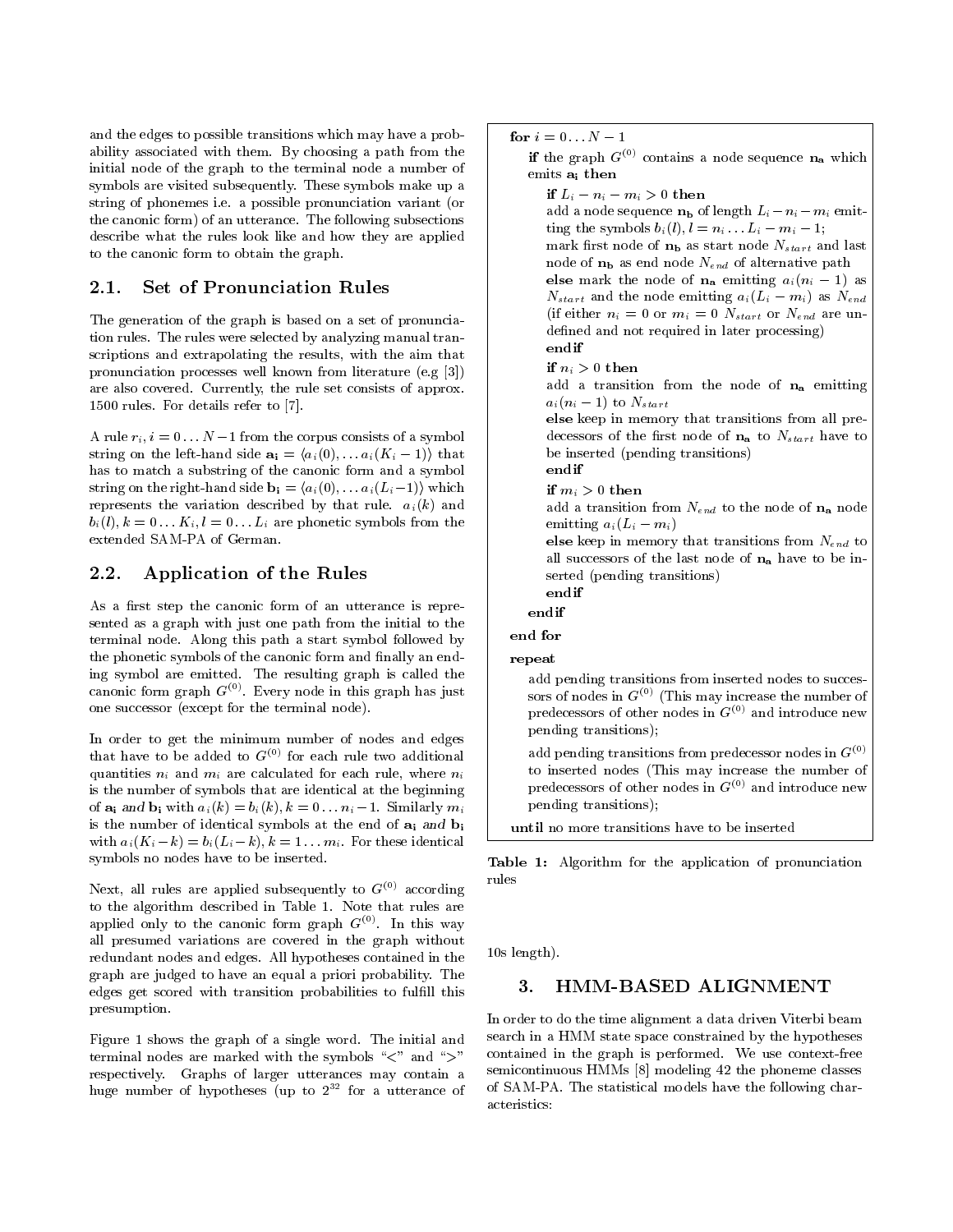

Figure 1: Graph containing all presumed variations of the word \Regensburg" /reg@nsbU6k/

- Features: 12 cepstral coefficients + energy + zerocrossing rate  $+$  first and 2nd derivative every 10ms.
- 5 codebooks, diagonal covariance matrices.
- 3 to 6 states per HMM.
- Initialization with data segmented by hand (2400 utterances from 12 speakers).

The state space is made up of all stages of HMMs which correspond to the symbols of nodes in the graph. If  $M$  is the number of nodes in the graph,  $S_m$  with  $m = 0 \dots M - 1$  the number of stages of the HMM corresponding to the node  $N_m$ and  $T$  is the number of time-steps (i.e. the number of featurevectors to be processed), the state space is a  $\left(\sum_{m=0}^{M} S_m\right) \times T$ matrix.

At the first time step all successors of the initial node and a silence model are started up. That means that all grid points in the first time slot of the state space corresponding to initial states of these models are activated.

During the search active grid points are propagated according to the possible transitions within the HMM. Each time a which finds the best match between their transcription symstate of a HMM is reached that allows a transition to another HMM, new models are launched according to the successor nodes in the graph. This is done by propagating the grid point of this state to grid points in the next time slot repre senting the initial states of these new models.

At each grid point in the next time slot the transitions between HMMs compete with those within HMMs and the best predecessor for each point is selected taking into account the acoustic score and the transition probabilities within HMMs and between the nodes of the graph.

Optionally, unlikely hypotheses i.e. grid points with low score may be pruned away. This speeds up the alignment essentially but however bears the risk of loosing the hypothesis with the highest overall likelihood.

The procedure described above constrains the search to the variants included in the graph. The actual labeling and segmental information is obtained by backtracking of the Viterbi path.

#### **REFINEMENT** 4.

Since the preprocessing computes the feature vector over a Hamming window of 20ms length which is shifted in 10ms steps the boundaries obtained by the backtracking lay on a 10ms grid and have a (theoretical) inaccuracy of up to 10ms. Furthermore, some acoustic events cannot be properly modeled with a low time resolution like this.

The aim of the refinement stage is to correct the boundaries determined by the previous stage with methods that work on a much higher time resolution then the Viterbi preprocessing.

Currently a time domain method is used to shift the boundaries of vowels to the positive zero-crossing which precedes its peak amplitude. Other boundaries are simply shifted to the next zero-crossing.  $1$ 

### 5. RESULTS

One possibility to estimate the quality of the automatic seg mentations is to compare them to segmentations produced by hand. The difference in terms of the transcription symbols assigned to the speech signal and the segment boundaries has to be considered.

To compare two segmentations, first a dp-match is performed bols. We define  $M = \frac{2n_c}{(n_1+n_2)}$  as the match between the two segmentations where  $n_c$  is the number of corresponding symbols,  $n_1$  and  $n_2$  is the total number of symbols in each segmentation. For the evaluation of the segment boundaries a distribution of relative frequencies of the deviation is calculated. Only boundaries of subsequent segments, which have been assigned to the same symbols in both segmentation are considered.

A fundamental problem lies in the fact, that a unique correct transcription of an utterance does not exist. Therefore, a reference segmentation can only be defined arbitrarily. Instead of selecting a single transcription as a reference, we compared as many transcriptions of the same data as available to each other and to the automatic transcriptions.

Table 2 shows the average match  $M_0$  between 3 different manual segmentations of one speaker (200 utterances) from the PHONDAT II [6] corpus and an automatic segmentation of the same data. As it can be seen the human seg menters differ less from each other (match between  $93.1\%$ and 94.4%) than from the automatic segmentations (match

<sup>&</sup>lt;sup>1</sup>These guidelines are obligatory at the IPSK for manual transcriptions. They are also applied to automatic transcriptions for comparability